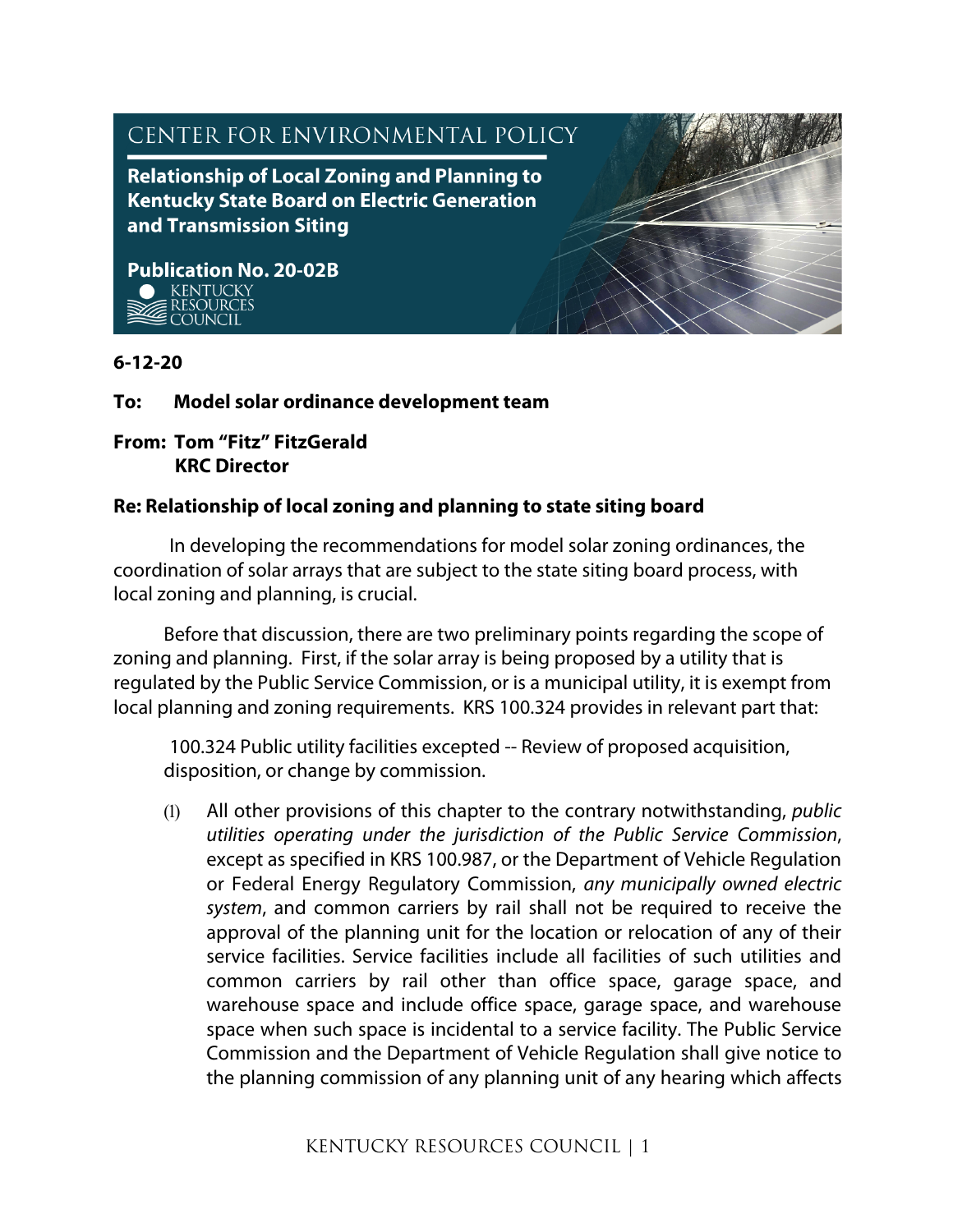locations or relocations of service facilities within that planning unit's jurisdiction.

- (2) The nonservice facilities excluded in subsection (1) of this section must be in accordance with the zoning regulations.
- (3) Upon the request of the planning commission, the public utilities referred to in this section shall provide the planning commission of the planning unit affected with information concerning service facilities which have been located on and relocated on private property.

## KRS 100.324.

So, with respect to PSC-regulated utilities (which are co-ops and investorowned utilities) and municipal utilities, which are not regulated by the PSC but are exempted from planning and zoning under KRS 100.324, it would be good to put into the model ordinance a standing request from the planning commission for the information mentioned in (3) above.

The bulk of the solar arrays that we anticipate will be wanting to site in Kentucky in the coming years, including the proposed Clark County facility, would be classified as "merchant" plants under the Kentucky transmission and electrical generation board statutes. A "merchant" plant is defined as

- (1) "Merchant electric generating facility" means, except for a qualifying facility as defined in subsection (7) of this section, an electricity generating facility or facilities that, together with all associated structures and facilities:
	- (a) Are capable of operating at an aggregate capacity of ten megawatts (10MW) or more; and
	- (b) Sell the electricity they produce in the wholesale market, at rates and charges not regulated by the Public Service Commission;

### KRS 278.700.

City utilities are not considered "persons" subject to the siting board process unless the utility qualifies as a merchant electric generating facility selling the electricity produced at wholesale rather than for their customers.

The "qualifying facility" exempted from the definition of merchant electric generating facility is defined in that same statute as:

(1) "Qualifying facility" means a cogeneration facility as defined in 16 U.S.C. sec. 796(18)(b) which does not exceed a capacity of one hundred fifty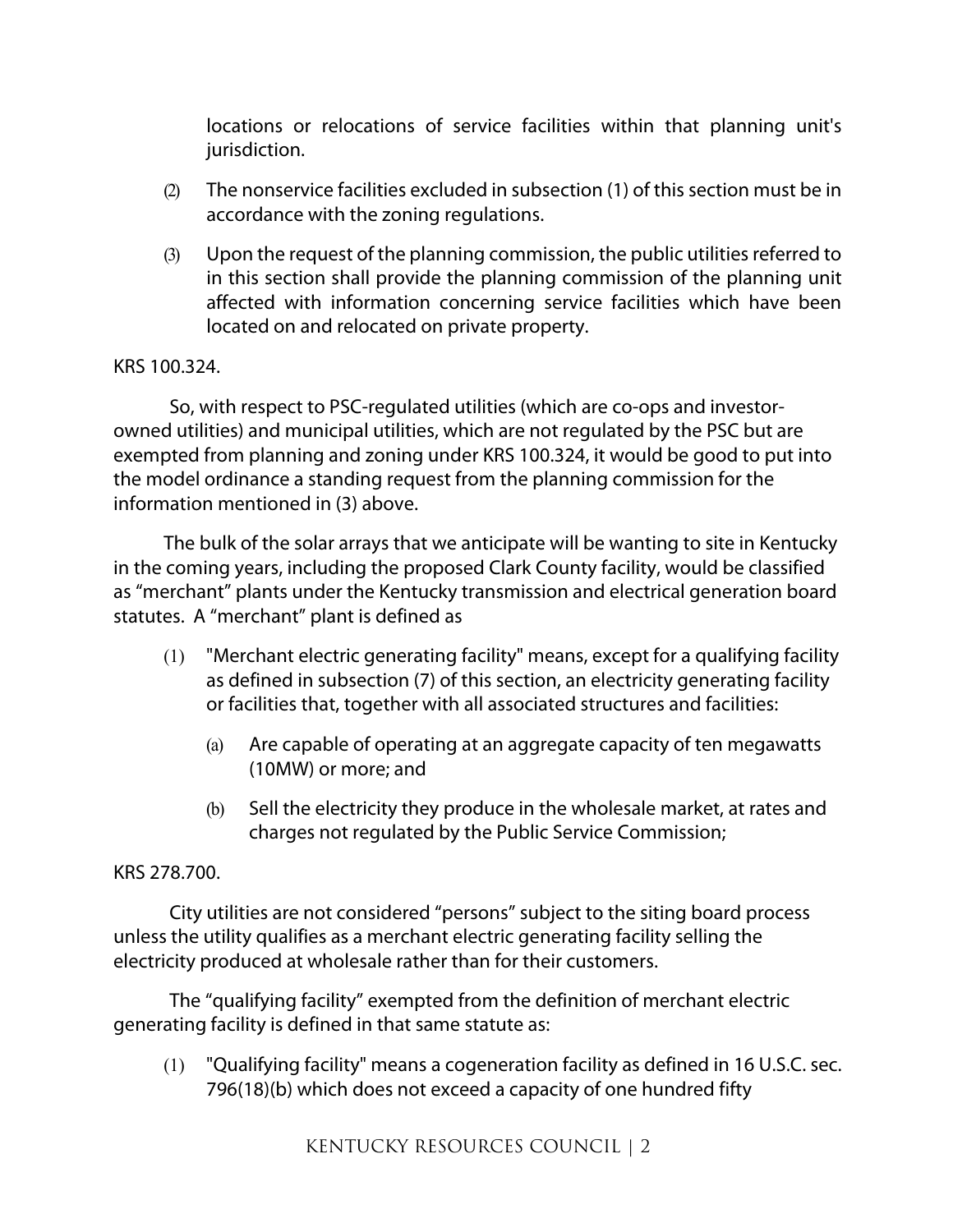megawatts (150MW) that is located on site at a manufacturer's plant and that uses steam from the cogeneration facility in its manufacturing process, or an industrial energy facility as defined in KRS 224.1-010 that does not generate more than one hundred fifty megawatts (150MW) for sale and has received all local planning and zoning approvals[.]

The business model for these merchant solar plants is likely that they are siting in Kentucky, where there is good solar availability, and tying in to the grid as "QFs" under PURPA (Public Utility Regulatory Policies Act), which created an avenue for two types of "qualifying facilities" that would be given special rate and regulatory treatment in order to advance cogeneration and distributed generation of renewables. QFs include "qualifying cogeneration facilities," which are not an issue here, and "qualifying small power production facilities, which produce less than 80 MW of energy from renewable sources.

A QF is guaranteed a right to tie into a utility grid, and to be compensated for the electricity fed into the grid at the utility's "avoided cost," which is the cost that the utility would have had to pay to generate the power that is being fed in by the QF. These facilities are generating power for export to states in the eastern grids that have renewable energy portfolios, and they are likely receiving additional compensation for helping those utilities gather the credits they need to meet their portfolio requirements.

#### Interaction of Zoning And State Siting Process

Most of these merchant facilities will be larger than 10 MW in aggregate capacity, but some may be smaller. 10 MW would be a good cut point for distinguishing facilities for zoning purposes, since below 10 MW, the state siting statute process does not apply and any controls on siting will have to come entirely from the zoning regulations.

For those merchant plant with an aggregate capacity of 10 MW or greater, no person can commence construction of a merchant electric generating facility until it has received a construction certificate for the facility from the Kentucky State Board on Electric Generation and Transmission Siting ("Siting Board"). The Board is comprised of 7 members – the 3 PSC Commissioners, the Energy and Environment Cabinet Secretary or designee, the Secretary of the Cabinet for Economic Development or designee, and two ad-hoc appointees appointed by the Governor from one or two counties, depending on whether the proposed merchant plant is in one or two counties. If only one county, one appointee shall be a resident, and the other, the planning commission head or county judge if there is no planning commission. If two counties, there is a process for selecting which county official and with county resident are ad hoc members. KRS 278.702.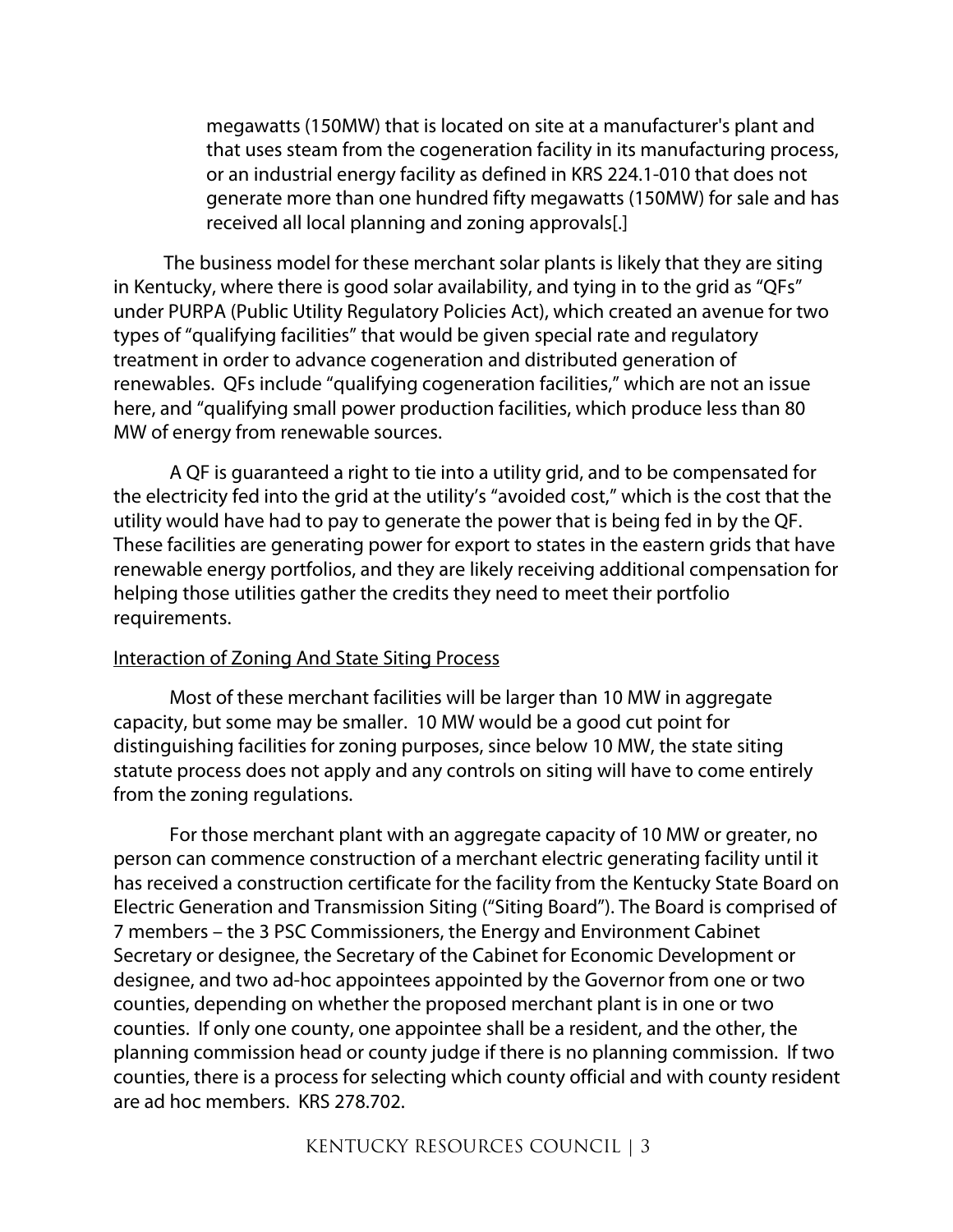The term "commence to construct" is defined in KRS 278.700 for purposes of the siting statutes as "physical on-site placement, assembly, or installation of materials or equipment which will make up part of the ultimate structure of the facility. In order to qualify, these activities must take place at the site of the proposed facility or must be site-specific. Activities such as site clearing and excavation work will not satisfy the commence to construct requirements[.]

### KRS 278.700(4).

It would be appropriate for the zoning regulation to define what are allowed and prohibited activities related to actions on a property a proposed solar array in order to sync with state law for solar facilities of 10 MW or greater. While site clearing and excavation do not trigger the need the construction certificate requirement, such activities can cause localized problems such as erosion, loss of tree canopy, and other things that zoning probably does want to limit until local approval is given. There is no need that the two processes be coterminous in reach, and it is okay that the state siting process has a different beginning point.

The relationship of the state siting board process to other approvals is outlined in KRS 278.704, which requires a construction certificate from the Siting Board before "commencing to construct" but allows issuance of that certificate before state air, waste, or water permits are obtained (if needed).

The relationship of the state siting process to zoning begins in KRS 278.704(2), which provides setbacks as follows:

- Any exhaust stack or wind turbine must be 1,000 feet from an adjoining property boundary
- All proposed structures or facilities for generation of electricity must be 2,000 feet from any residential neighborhood, school, hospital, or nursing home facility.

KRS 278.704(3) provides that if the merchant plant is proposed to be located in a city or county with planning and zoning, the setback requirements from the property boundary, residential neighborhood, school, hospital, or nursing home facility "may be established by the planning and zoning commission. Any such setback shall "have primacy" over the setback requirements in the siting statute and shall not be waivable by the siting board, which under KRS 278.704(4) can waive the  $1,000 / 2,000$  footsetbacks in the statute on a finding that "the proposed facility is designed to and, as located, would meet the goals of KRS 224.10-280, 278.010, 278.212, 278.214, 278.216,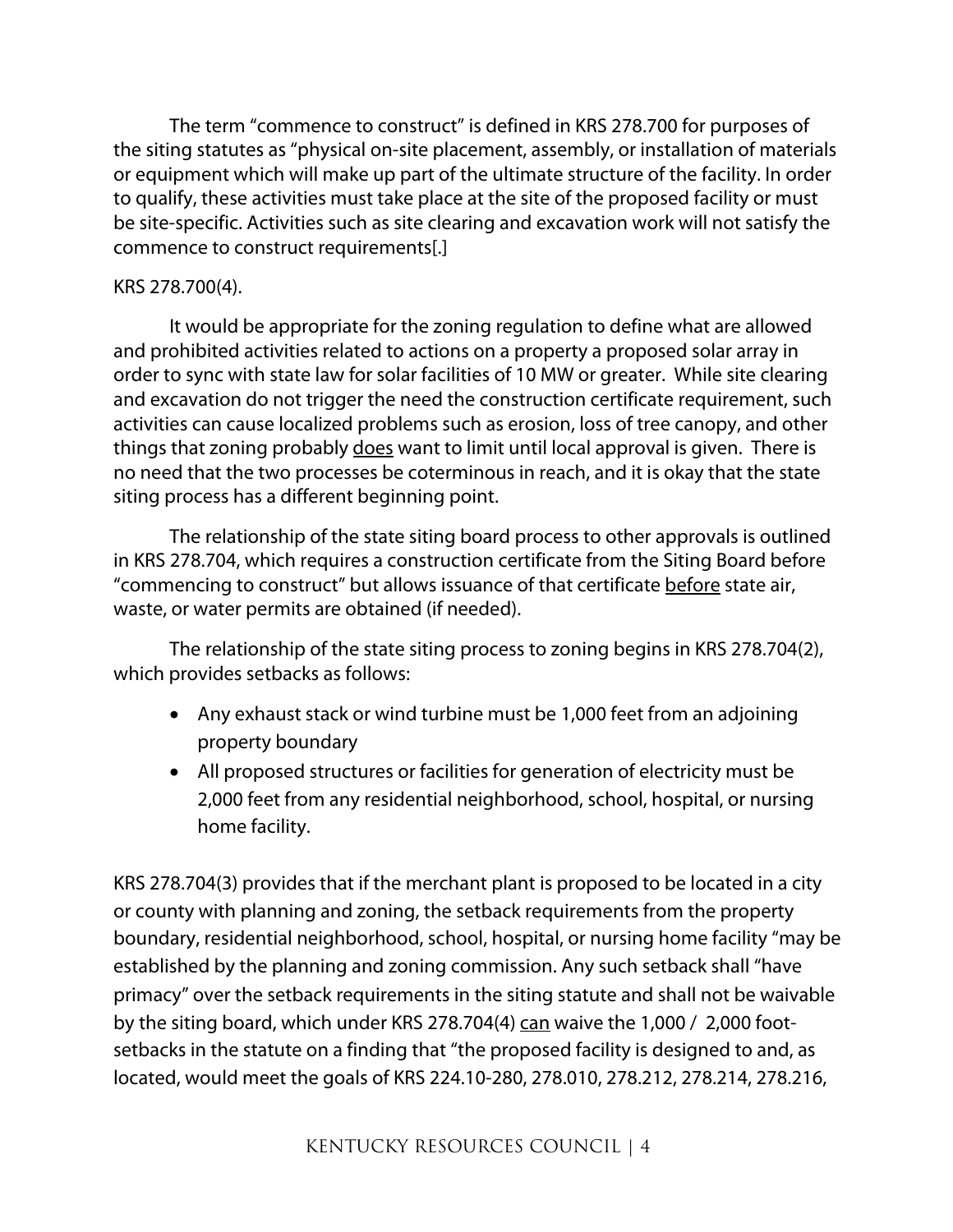278.218, and 278.700 to 278.716 at a distance closer than those provided in the statute.

Thus, it is important that the model ordinance alert zoning and planning officials that they can control setbacks through their zoning ordinance and that such setbacks cannot be overridden by the state statute or siting board.

Another area where coordination between planning and zoning and the state siting process is important is in the opportunity for a public meeting early in the process. Many communities, such as Louisville, obligate a person to hold a local public meeting before filing an application for a zone change or other zoning approvals.

KRS 278.704(6)-(8) require that, if requested,

a merchant electric generating entity considering construction of a facility for the generation of electricity or a person acting on behalf of such an entity shall hold a public meeting in any county where acquisition of real estate or any interest in real estate is being considered for the facility. A request for such a meeting may be made by the commission, or by any city or county governmental entity, including a board of commissioners, planning and zoning, fiscal court, mayor, or county judge/executive. The meeting shall be held not more than thirty (30) days from the date of the request.

(7) The purpose of the meeting under subsection (6) of this section is to fully inform landowners and other interested parties of the full extent of the project being considered, including the project time line. One (1) or more representatives of the entity with full knowledge of all aspects of the project shall be present and shall answer questions from the public.

(8) Notice of the time, subject, and location of the meeting under subsection (6) of this section shall be posted in both a local newspaper, if any, and a newspaper of general circulation in the county. Notice shall also be placed on the Web sites of the unregulated entity, and any local governmental unit. Owners of real estate known to be included in the project and any person whose property adjoins at any point any property to be included in the project shall be notified personally by mail. All notices must be mailed or posted at least two (2) weeks prior to the meeting.

(9) The merchant electric generating entity or a person acting on behalf of a merchant electric generating entity shall, on or before the date of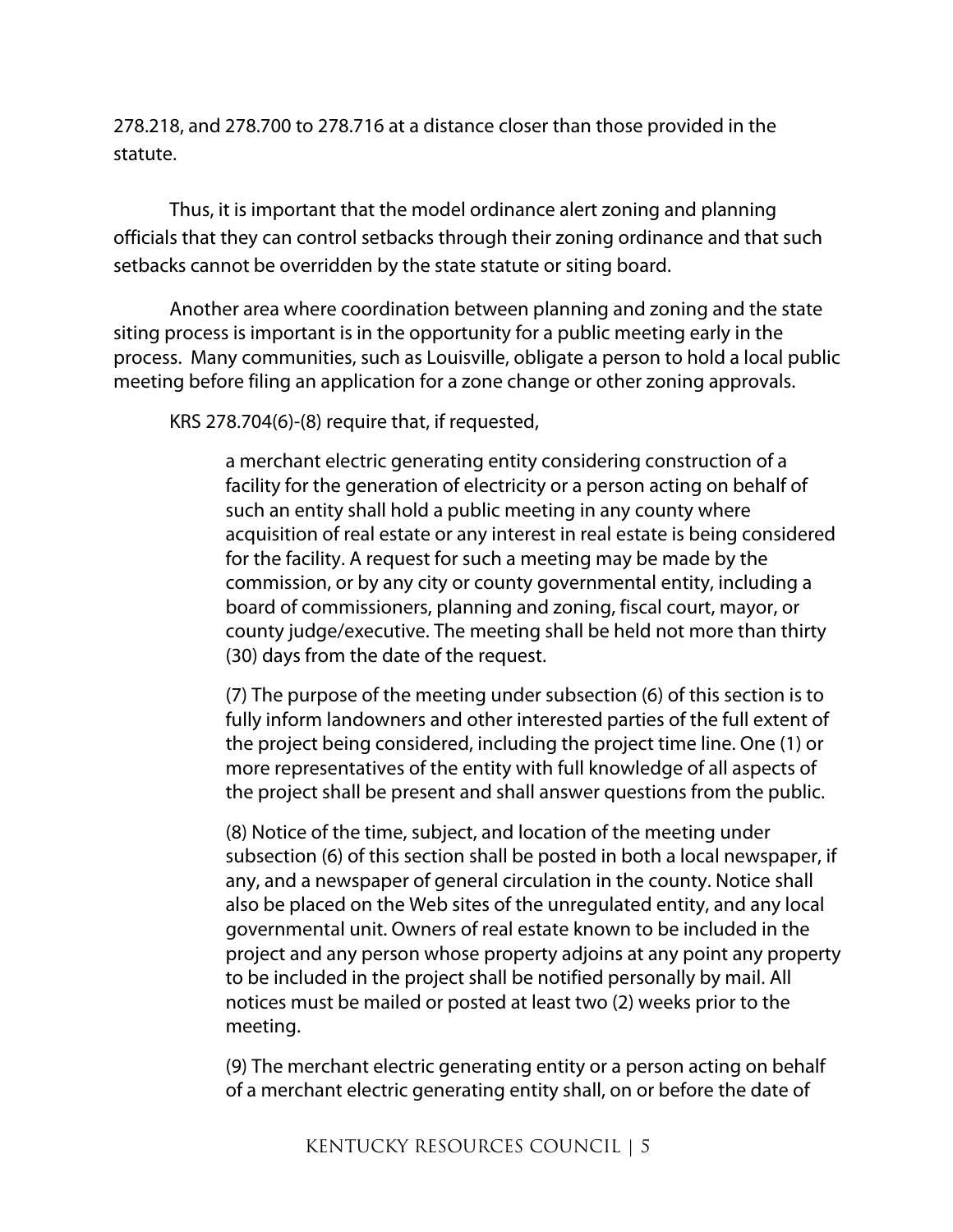the public meeting held under subsection (6) of this section, provide notice of all research, testing, or any other activities being planned or considered to:

(a) The Energy and Environment Cabinet;

- (b) The Public Service Commission;
- (c) The Transportation Cabinet;
- (d) The Attorney General; and
- (e) The Office of the Governor.

KRS 278.704(6)-(9).

KRS 278.706 also requires that a public meeting be held, so the 704 and 706 language should be reviewed to determine when the local meeting should be held. The model ordinance should provide that in all cases that a public meeting be held, conforming to these requirements, and that the meeting shall be held at last ninety days before a construction certificate application and at or before the time of any contract for acquisition of property or an interest in property for a merchant solar array.

KRS 278.706 outlines the requirements for a complete application for a construction certificate. They include

(a) The name, address, and telephone number of the person proposing to construct and own the merchant electric generating facility;

(b) A full description of the proposed site, including a map showing the distance of the proposed site from residential neighborhoods, the nearest residential structures, schools, and public and private parks that are located within a two (2) mile radius of the proposed facility;

(c) Evidence of public notice that shall include the location of the proposed site and a general description of the project, state that the proposed construction is subject to approval by the board, and provide the telephone number and address of the Public Service Commission. Public notice shall be given within thirty (30) days immediately preceding the application filing to:

1. Landowners whose property borders the proposed site; and

2. The general public in a newspaper of general circulation in the county or municipality in which the facility is proposed to be located;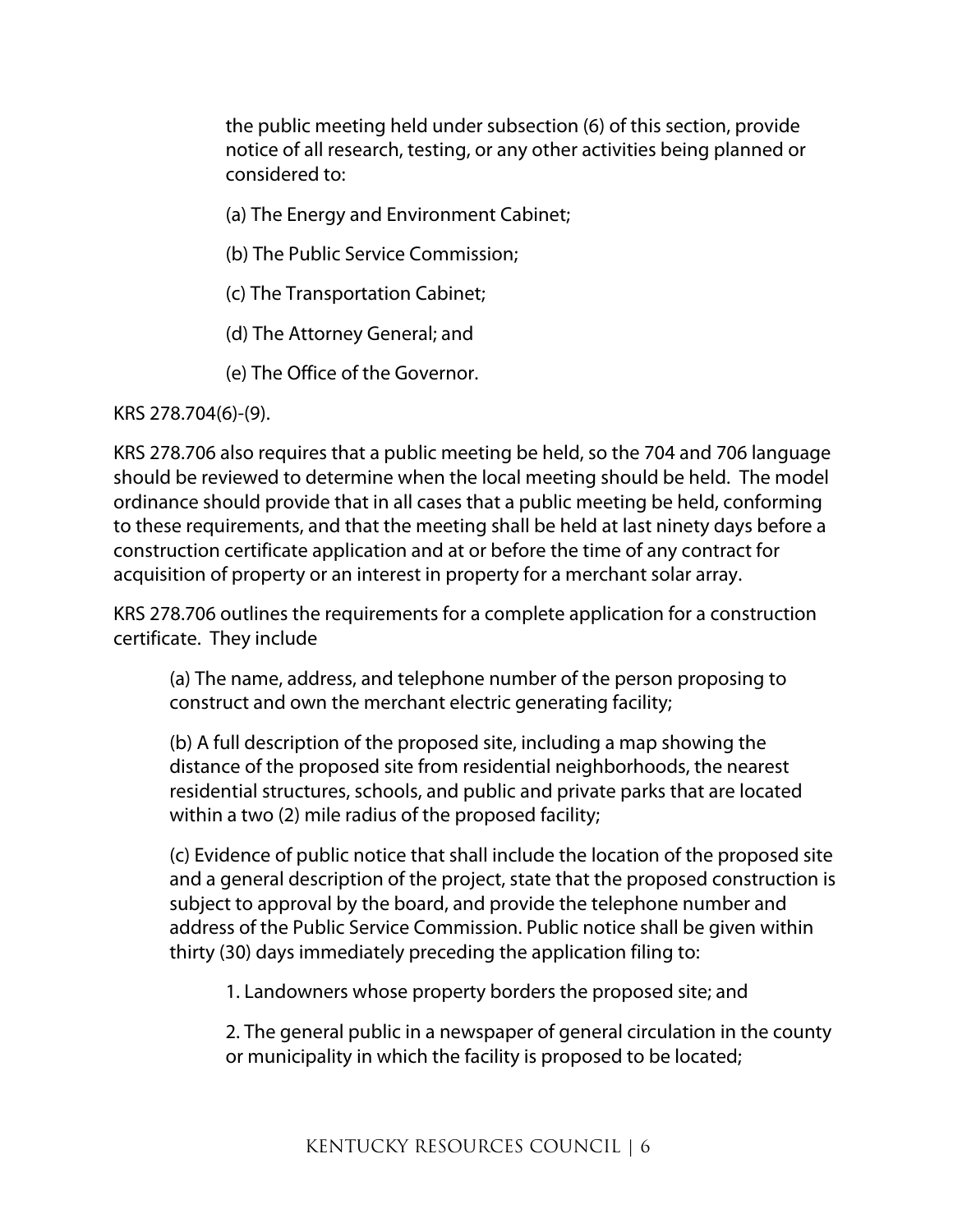(d) A statement certifying that the proposed plant will be in compliance with all local ordinances and regulations concerning noise control and with any local planning and zoning ordinances. The statement shall also disclose setback requirements established by the planning and zoning commission as provided under KRS 278.704(3);

(e) If the facility is not proposed to be located on a site of a former coal processing plant and the facility will use on-site waste coal as a fuel source or in an area where a planning and zoning commission has established a setback requirement pursuant to KRS 278.704(3), a statement that the exhaust stack of the proposed facility and any wind turbine is at least one thousand (1,000) feet from the property boundary of any adjoining property owner and all proposed structures or facilities used for generation of electricity are two thousand (2,000) feet from any residential neighborhood, school, hospital, or nursing home facility, unless facilities capable of generating ten megawatts (10MW) or more currently exist on the site. If the facility is proposed to be located on a site of a former coal processing plant and the facility will use on-site waste coal as a fuel source, a statement that the proposed site is compatible with the setback requirements provided under KRS 278.704(5). If the facility is proposed to be located in a jurisdiction that has established setback requirements pursuant to KRS 278.704(3), a statement that the proposed site is in compliance with those established setback requirements;

(f) A complete report of the applicant's public involvement program activities undertaken prior to the filing of the application, including:

1. The scheduling and conducting of a public meeting in the county or counties in which the proposed facility will be constructed at least ninety (90) days prior to the filing of an application, for the purpose of informing the public of the project being considered and receiving comment on it;

2. Evidence that notice of the time, subject, and location of the meeting was published in the newspaper of general circulation in the county, and that individual notice was mailed to all owners of property adjoining the proposed project at least two (2) weeks prior to the meeting; and

3. Any use of media coverage, direct mailing, fliers, newsletters, additional public meetings, establishment of a community advisory group, and any other efforts to obtain local involvement in the siting process;

(g) A summary of the efforts made by the applicant to locate the proposed facility on a site where existing electric generating facilities are located;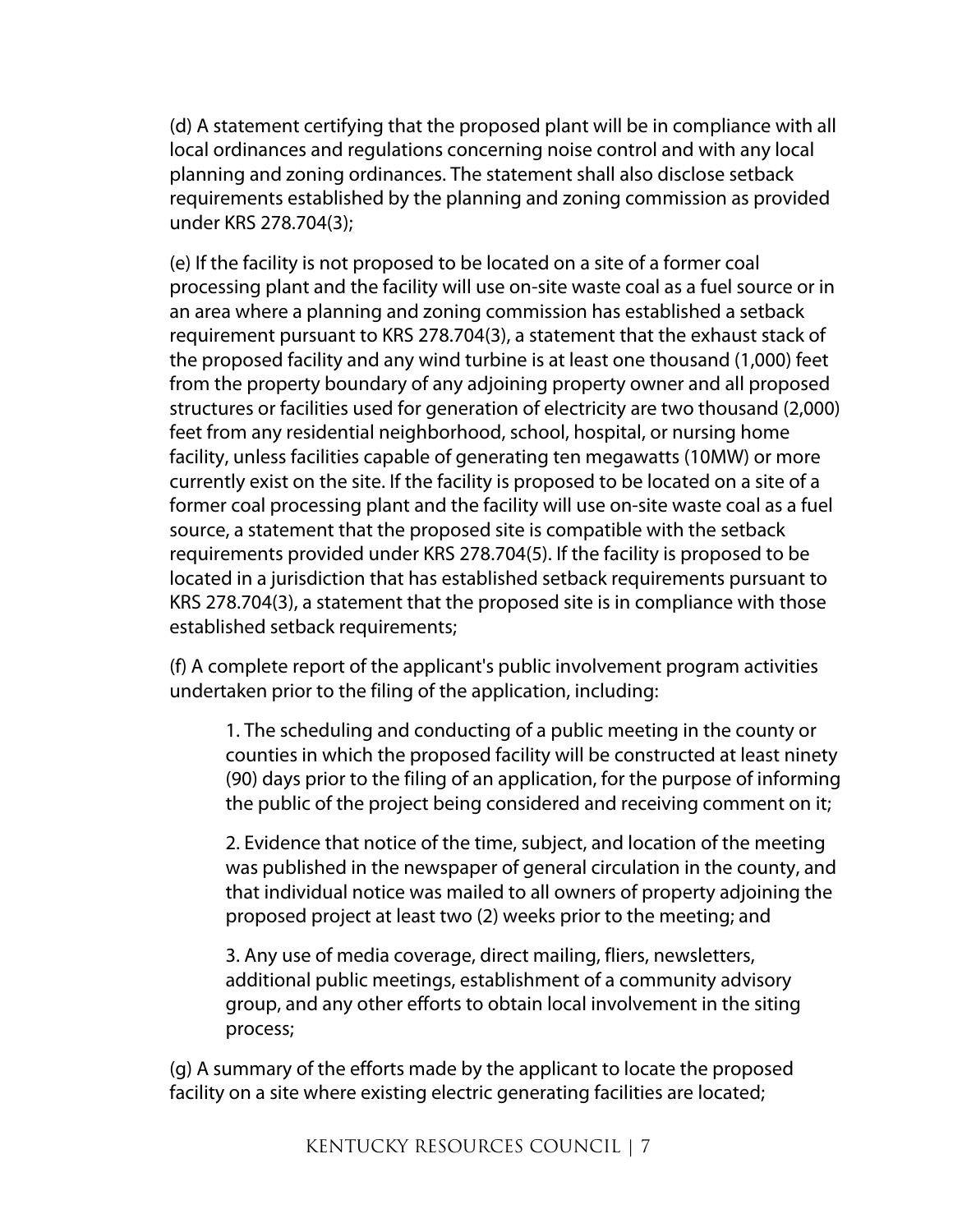(h) Proof of service of a copy of the application upon the chief executive officer of each county and municipal corporation in which the proposed facility is to be located, and upon the chief officer of each public agency charged with the duty of planning land use in the jurisdiction in which the facility is proposed to be located;

(i) An analysis of the proposed facility's projected effect on the electricity transmission system in Kentucky;

(j) An analysis of the proposed facility's economic impact on the affected region and the state;

(k) A detailed listing of all violations by it, or any person with an ownership interest, of federal or state environmental laws, rules, or administrative regulations, whether judicial or administrative, where violations have resulted in criminal convictions or civil or administrative fines exceeding five thousand dollars (\$5,000). The status of any pending action, whether judicial or administrative, shall also be submitted; and

(l) A site assessment report as specified in KRS 278.708. The applicant may submit and the board may accept documentation of compliance with the National Environmental Policy Act (NEPA) rather than a site assessment report.

(3) Application fees for a construction certificate shall be set by the board and deposited into a trust and agency account to the credit of the commission.

(4) Replacement of a merchant electric generating facility with a like facility, or the repair, modification, retrofitting, enhancement, or reconfiguration of a merchant electric generating facility shall not, for the purposes of this section and KRS 224.10-280, 278.704, 278.708, 278.710, and 278.712, constitute construction of a merchant electric generating facility.

### KRS 278.706.

As one can see, there are several places where the state siting process does or could intersect with the local planning and zoning process.

First, the requirement for a public involvement program including a local public meeting, should be incorporated into the model ordinance in a manner consistent with the state statute, as discussed above.

Second, the application requires "[a] statement certifying that the proposed plant will be in compliance with all local ordinances and regulations concerning noise control and with any local planning and zoning ordinances[,]" but does not plainly state that the merchant plant must seek zoning approval before applying for the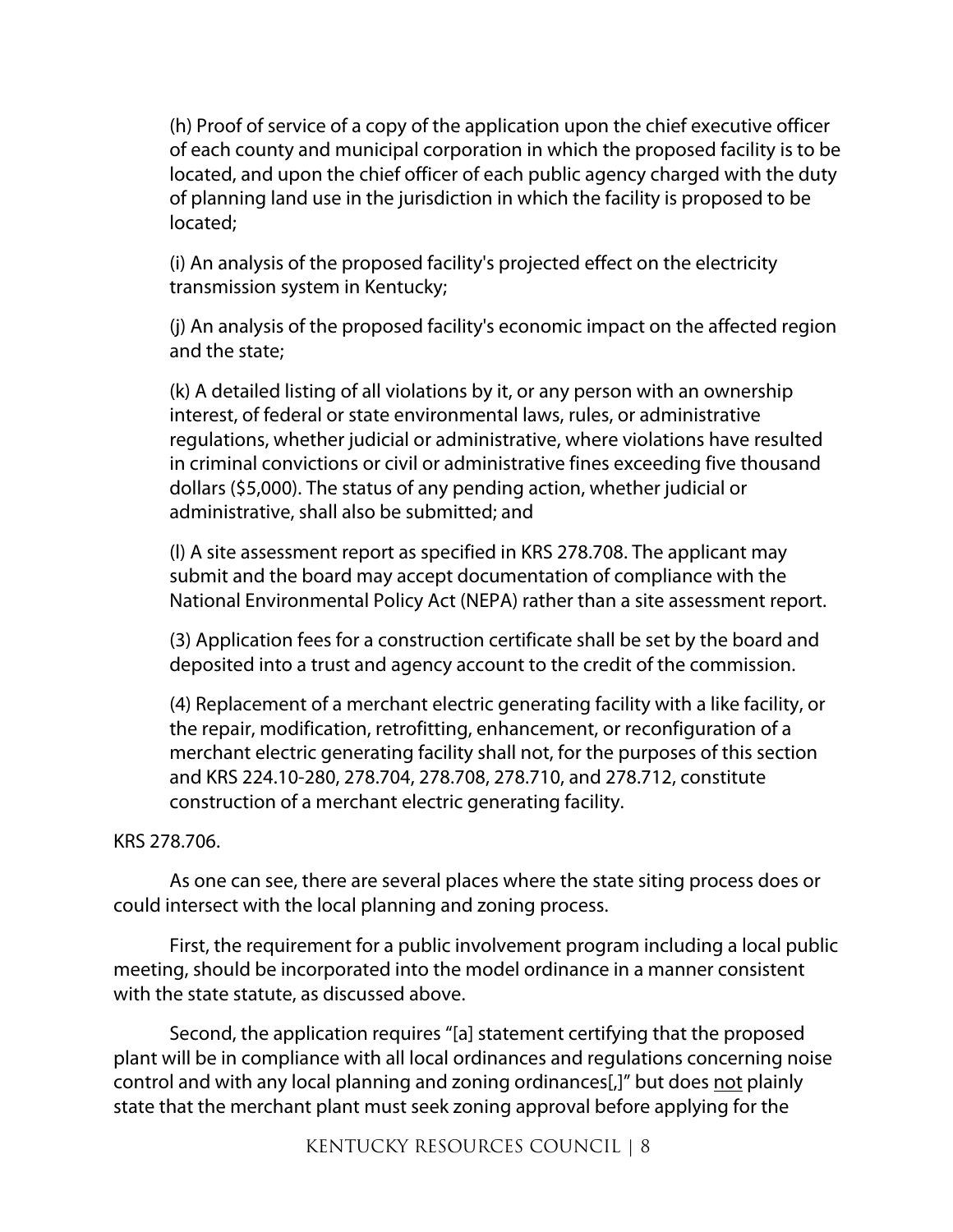construction certificate. If the model ordinance has purely prescriptive requirements that do not require individualized project review, such a certification could be given prior to siting board review. If the local zoning process requires individualized review to set conditions, I don't see how an applicant could make such a certification without first getting zoning approval. Whether the Board would consider an application that did not first have all zoning approvals is something that might benefit from clarification or a request for opinion from the PSC Director.

In any event, the application must include a statement disclosing setback requirements established by the planning and zoning commission as provided under KRS 278.704(3), so it is critical that such setbacks (and any process to vary them under certain circumstances, such as written consent of the adjoining property owner to closer setbacks) be set out in the zoning ordinance.

A major requirement for the application is a "site assessment report," required by KRS 278.706(2)(l) and whose contents must include, according to KRS 278.708, the following:

A completed site assessment report shall include:

(a) A description of the proposed facility that shall include a proposed site development plan that describes:

1. Surrounding land uses for residential, commercial, agricultural, and recreational purposes;

2. The legal boundaries of the proposed site;

3. Proposed access control to the site;

4. The location of facility buildings, transmission lines, and other structures;

5. Location and use of access ways, internal roads, and railways;

6. Existing or proposed utilities to service the facility;

7. Compliance with applicable setback requirements as provided under KRS 278.704(2), (3), (4), or (5); and

8. Evaluation of the noise levels expected to be produced by the facility;

(b) An evaluation of the compatibility of the facility with scenic surroundings;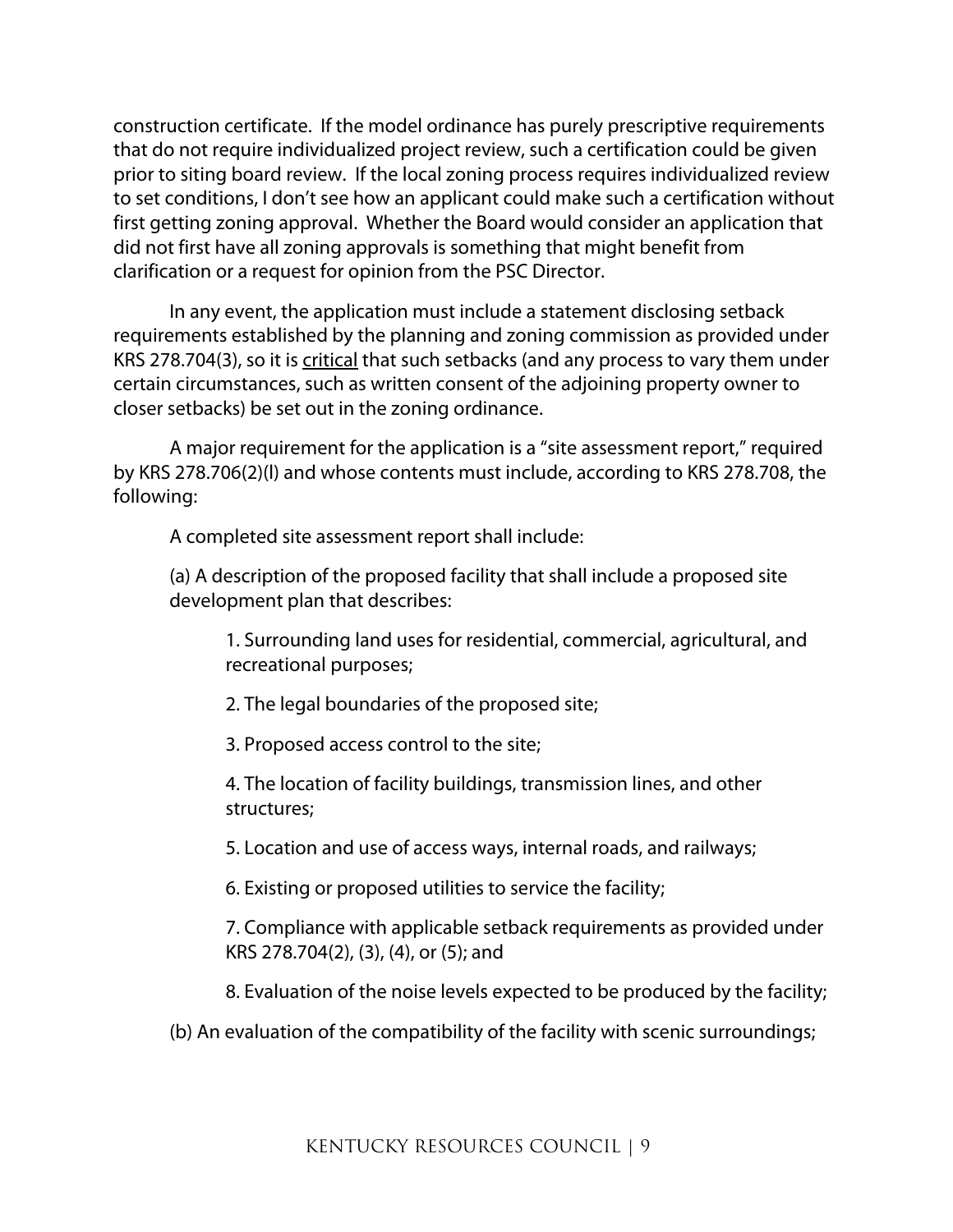(c) The potential changes in property values and land use resulting from the siting, construction, and operation of the proposed facility for property owners adjacent to the facility;

(d) Evaluation of anticipated peak and average noise levels associated with the facility's construction and operation at the property boundary; and

(e) The impact of the facility's operation on road and rail traffic to and within the facility, including anticipated levels of fugitive dust created by the traffic and any anticipated degradation of roads and lands in the vicinity of the facility.

(4) The site assessment report shall also suggest any mitigating measures to be implemented by the applicant to minimize or avoid adverse effects identified in the site assessment report.

(5) The board shall have the authority to hire a consultant to review the site assessment report and provide recommendations concerning the adequacy of the report and proposed mitigation measures. The board may direct the consultant to prepare a separate site assessment report. Any expenses or fees incurred by the board's hiring of a consultant shall be borne by the applicant.

(6) The applicant shall be given the opportunity to present evidence to the board regarding any mitigation measures. As a condition of approval for an application to obtain a construction certificate, the board may require the implementation of any mitigation measures that the board deems appropriate.

#### KRS 278.708.

The criteria for Siting Board approval of a construction certificate application again references compliance with planning and zoning:

278.710 Granting or denial of construction certificate -- Policy of General Assembly -- Transfer of rights and obligation.

(1) Within one hundred twenty (120) days of receipt of an administratively complete application, or within one hundred eighty (180) days of receipt of an administratively complete application if a hearing is requested, the board shall, by majority vote, grant or deny a construction certificate, either in whole or in part, based upon the following criteria:

(a) Impact of the facility on scenic surroundings, property values, the pattern and type of development of adjacent property, and surrounding roads;

(b) Anticipated noise levels expected as a result of construction and operation of the proposed facility;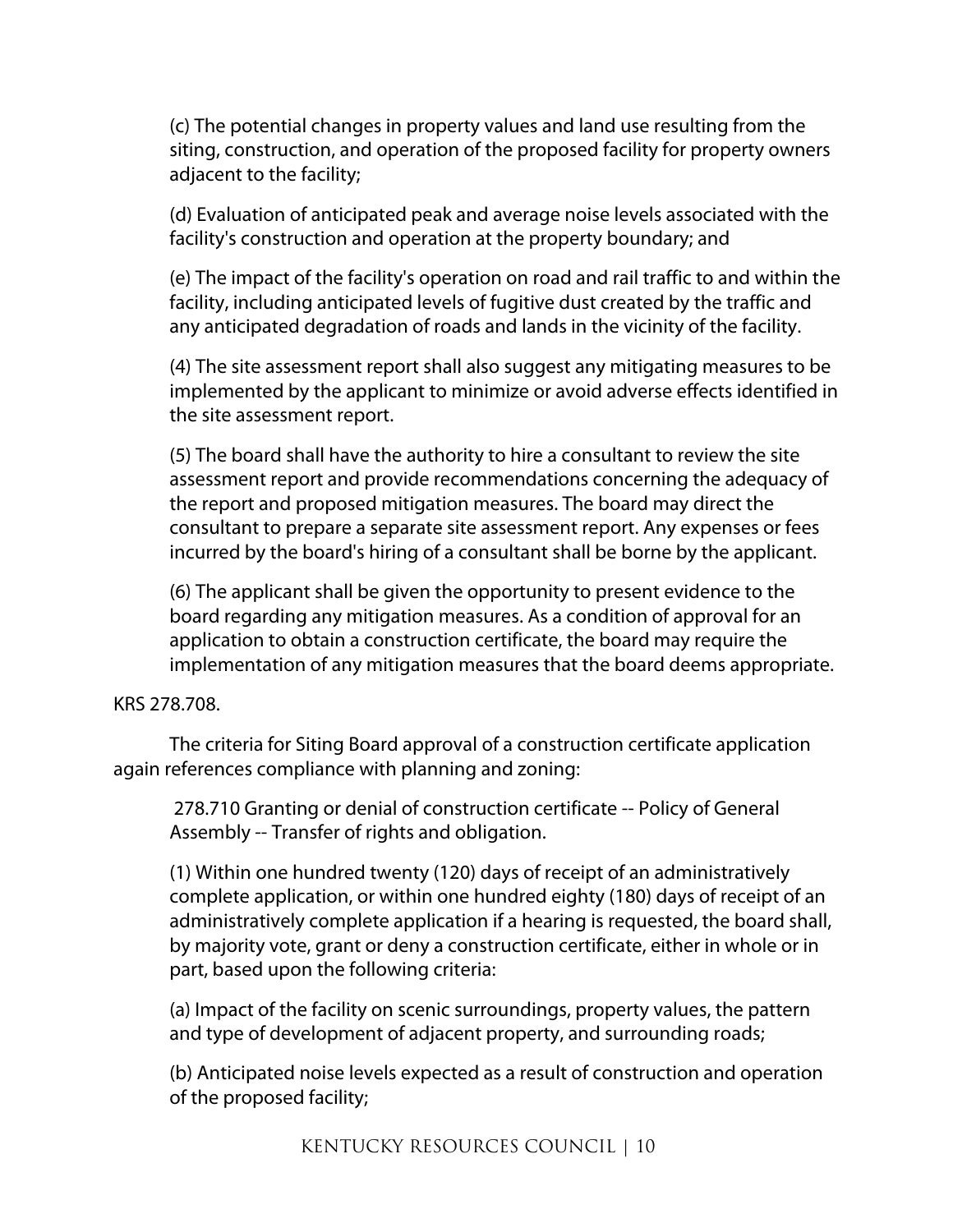(c) The economic impact of the facility upon the affected region and the state;

(d) Whether the facility is proposed for a site upon which existing generating facilities, capable of generating ten megawatts (10MW) or more of electricity, are currently located;

# *(e) Whether the proposed facility will meet all local planning and zoning requirements that existed on the date the application was filed;*

(f) Whether the additional load imposed upon the electricity transmission system by use of the merchant electric generating facility will adversely affect the reliability of service for retail customers of electric utilities regulated by the Public Service Commission;

(g) Except where the facility is subject to a statewide setback established by a planning and zoning commission as provided in KRS 278.704(3) and except for a facility proposed to be located on a site of a former coal processing plant and the facility will use on-site waste coal as a fuel source, whether the exhaust stack of the proposed merchant electric generating facility and any wind turbine is at least one thousand (1,000) feet from the property boundary of any adjoining property owner and all proposed structures or facilities used for generation of electricity are two thousand (2,000) feet from any residential neighborhood, school, hospital, or nursing home facility, *unless a different setback has been requested and approved under KRS 278.704(4). If a planning and zoning commission has established setback requirements that differ from those under KRS 278.704(2), the applicant shall provide evidence of compliance.* If the facility is proposed to be located on site of a former coal processing plant and the facility will use on-site waste coal as a fuel source, the applicant shall provide evidence of compliance with the setback requirements provided in KRS 278.704(5);

(h) The efficacy of any proposed measures to mitigate adverse impacts that are identified pursuant to paragraph (a), (b), (e), or (f) of this subsection from the construction or operation of the proposed facility; and

(i) Whether the applicant has a good environmental compliance history.

(2) When considering an application for a construction certificate for a merchant electric generating facility, the board may consider the policy of the General Assembly to encourage the use of coal as a principal fuel for electricity generation as set forth in KRS 152.210, provided that any facility, regardless of fuel choice, shall comply fully with KRS 224.10-280, 278.212, 278.216, and 278.700 to 278.716.